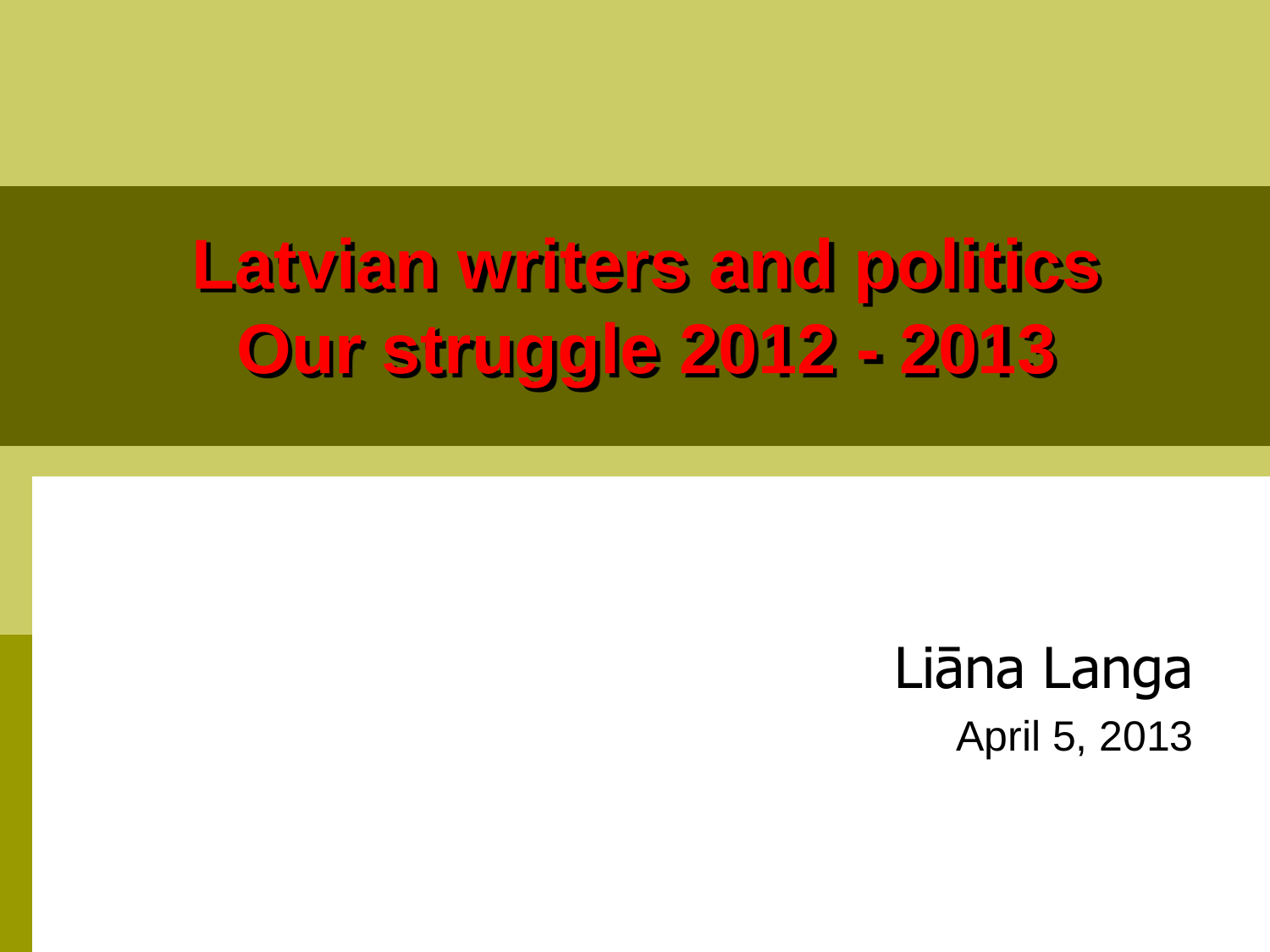### **Brief insight into the sector**

- **Latvian literary language is the creator of contemporary** Latvian and its preserver. Existence of the nation and language is being provided by national literature.
- Literary language is developed by national literature, that is created by writers. They provide work to editors, publishers, atrists and book designers, librarians and publishing houses.
- **Example 2** Literature and book publishing is the biggest creative industry in Latvia. (*Biceps* research).
- ▶ The publishing of Latvian literature are not commercial projects. They still do exist on the bases of publishers and writers enthusiasm.
- ▶ In Latvian profession classifier such professions as writer, poet etc. are included, yet, there is no social protection for these proffesionals.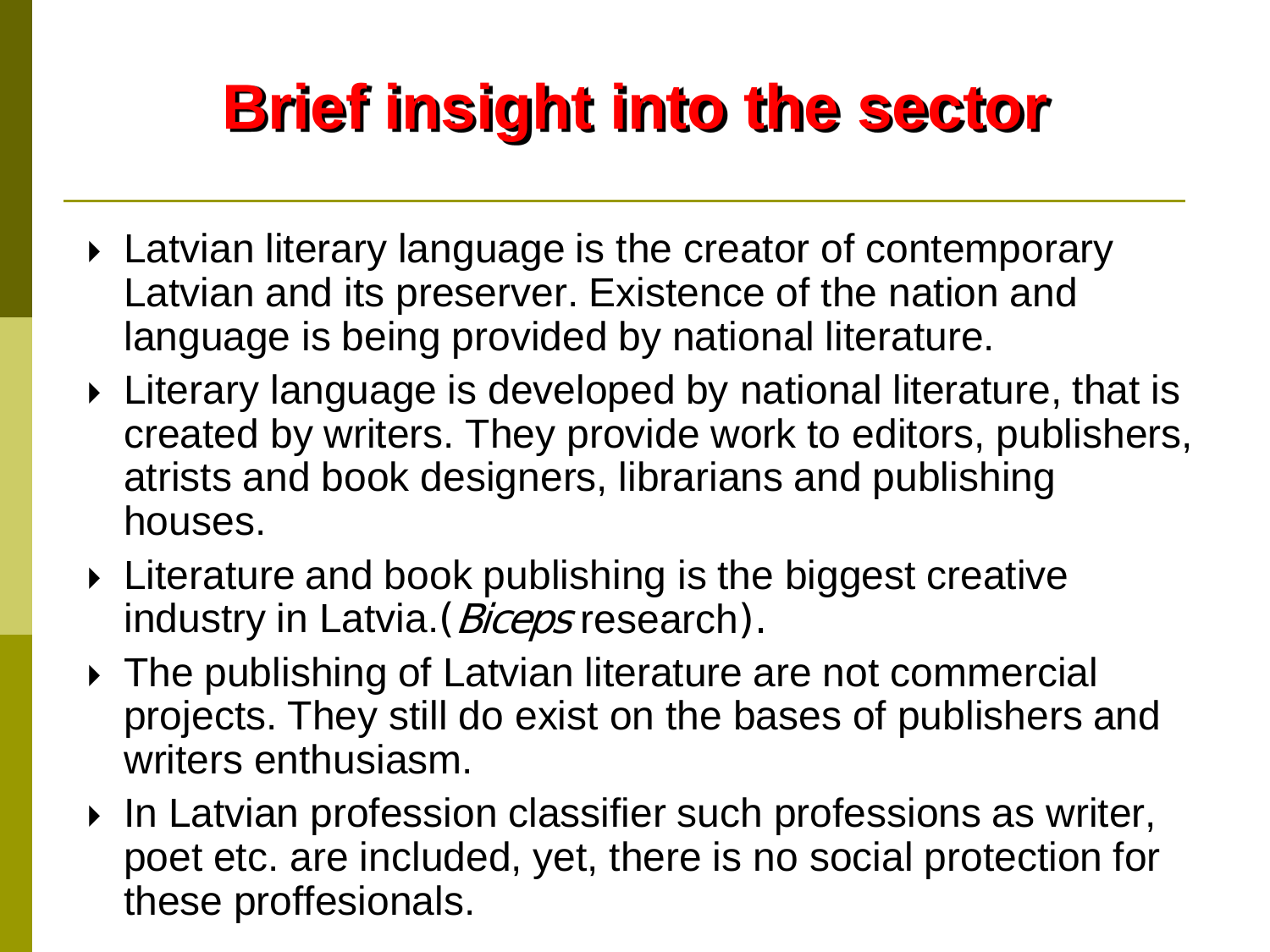## **State support to literature**

- $\triangleright$  Support to literature in 2012 (214 752 LVL from the budget of KM; 188 088 LVL from the budget of VKKF, total 403 000 LVL) or **0,4%** from KM budget **103 millions.**
- ▶ In comparison with other creative professions, who are employed in state theatres, orchestras etc., writers in Latvia have no social protection.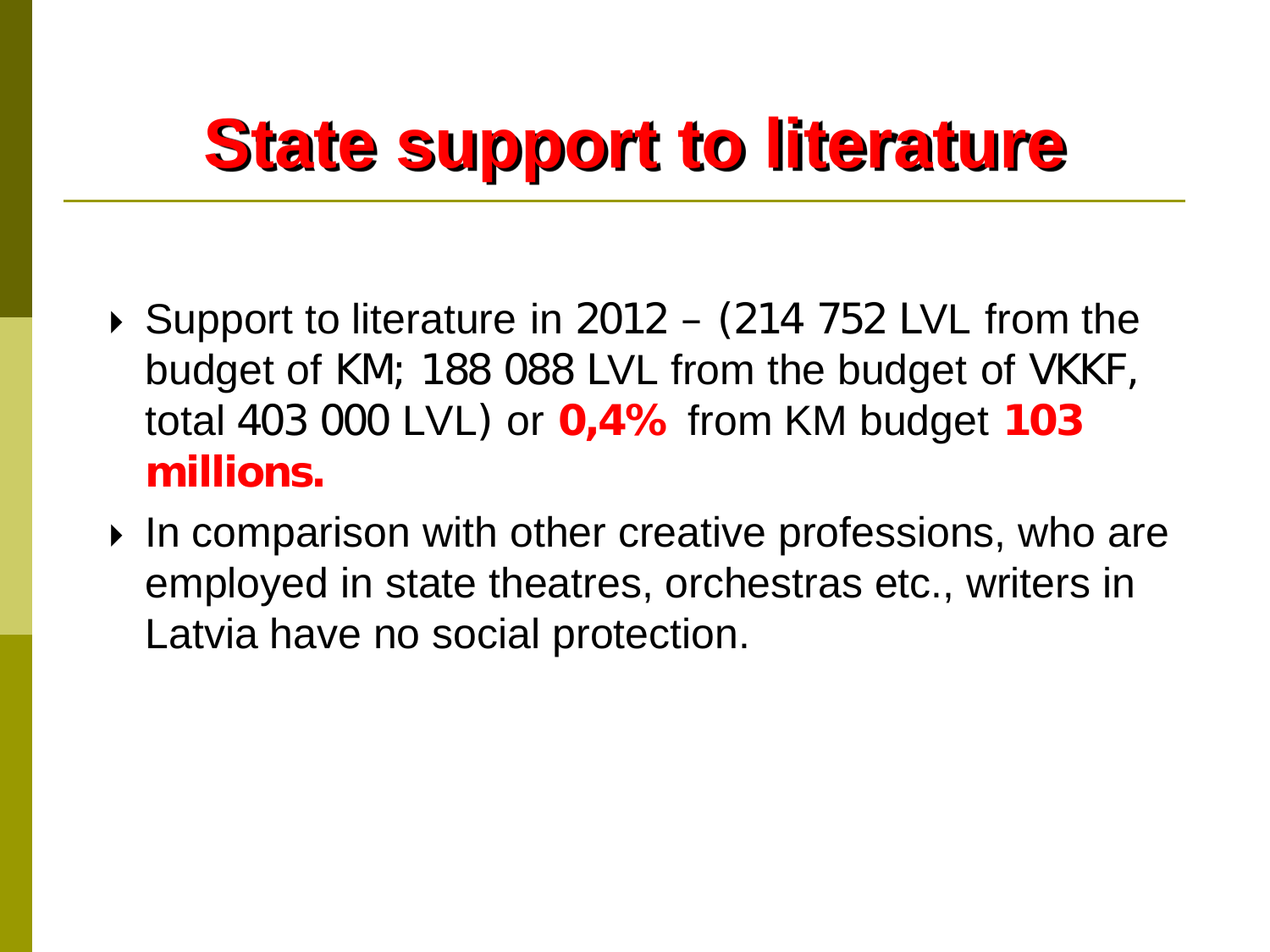#### **What did we ask for I**

- To name Latvian literature as prior
- To make changes in the budget of KM in order to invest 5% of it in the development of literature for:
- writers grants and awards
- purchuse of books for libraries and schools
- $\rightarrow$  financing of literary magazine
- financing for translating and publishing books abroad
- promoting of reading programms for children;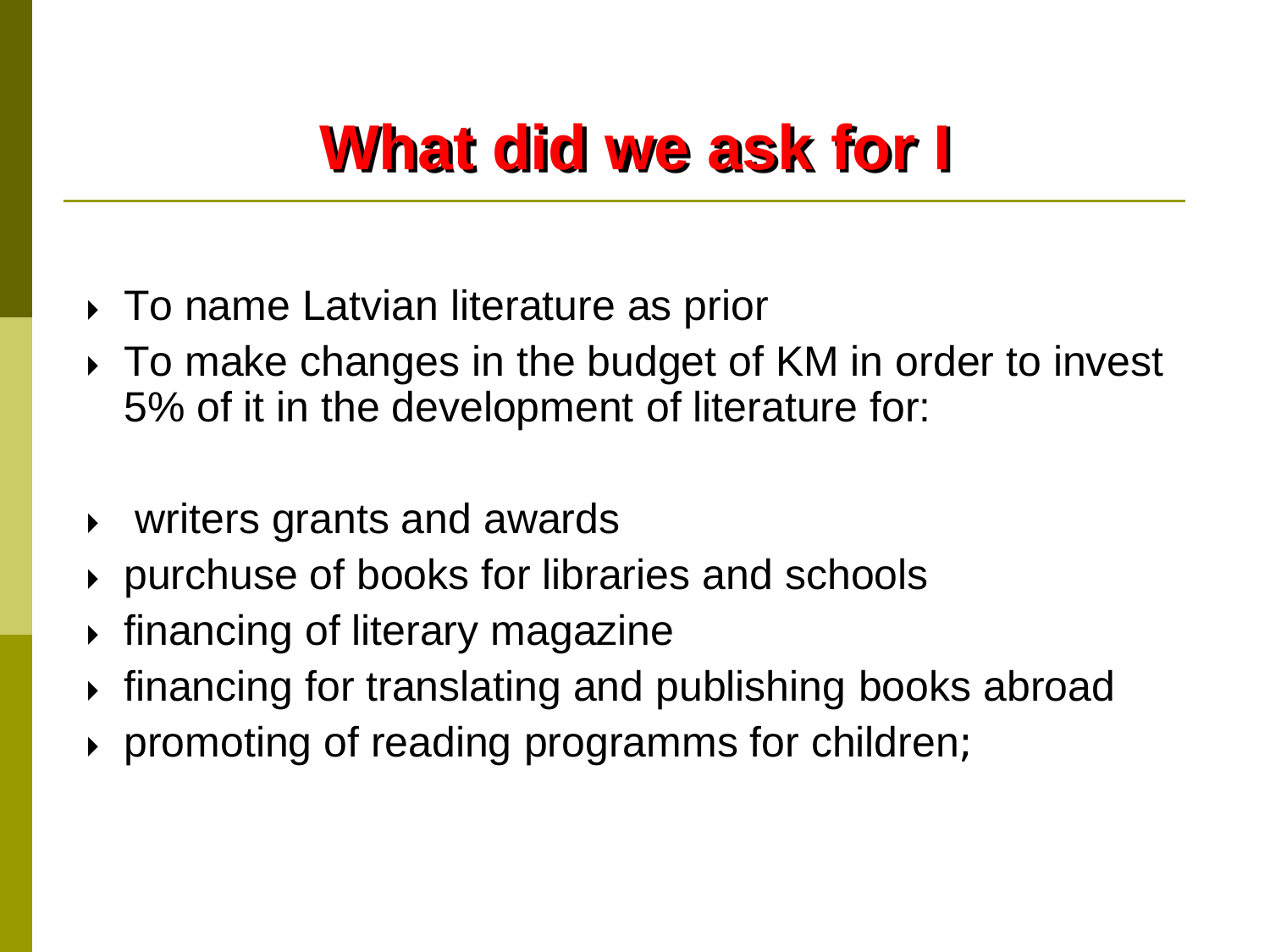#### **What did we ask for II**

- ▶ To establish social security law for representatives of creative professions
- ▶ To finance VKKF from alchocol, tabacco and gambling taxes.
- ▶ To include Latvian literature and language development in the program of National Development plan.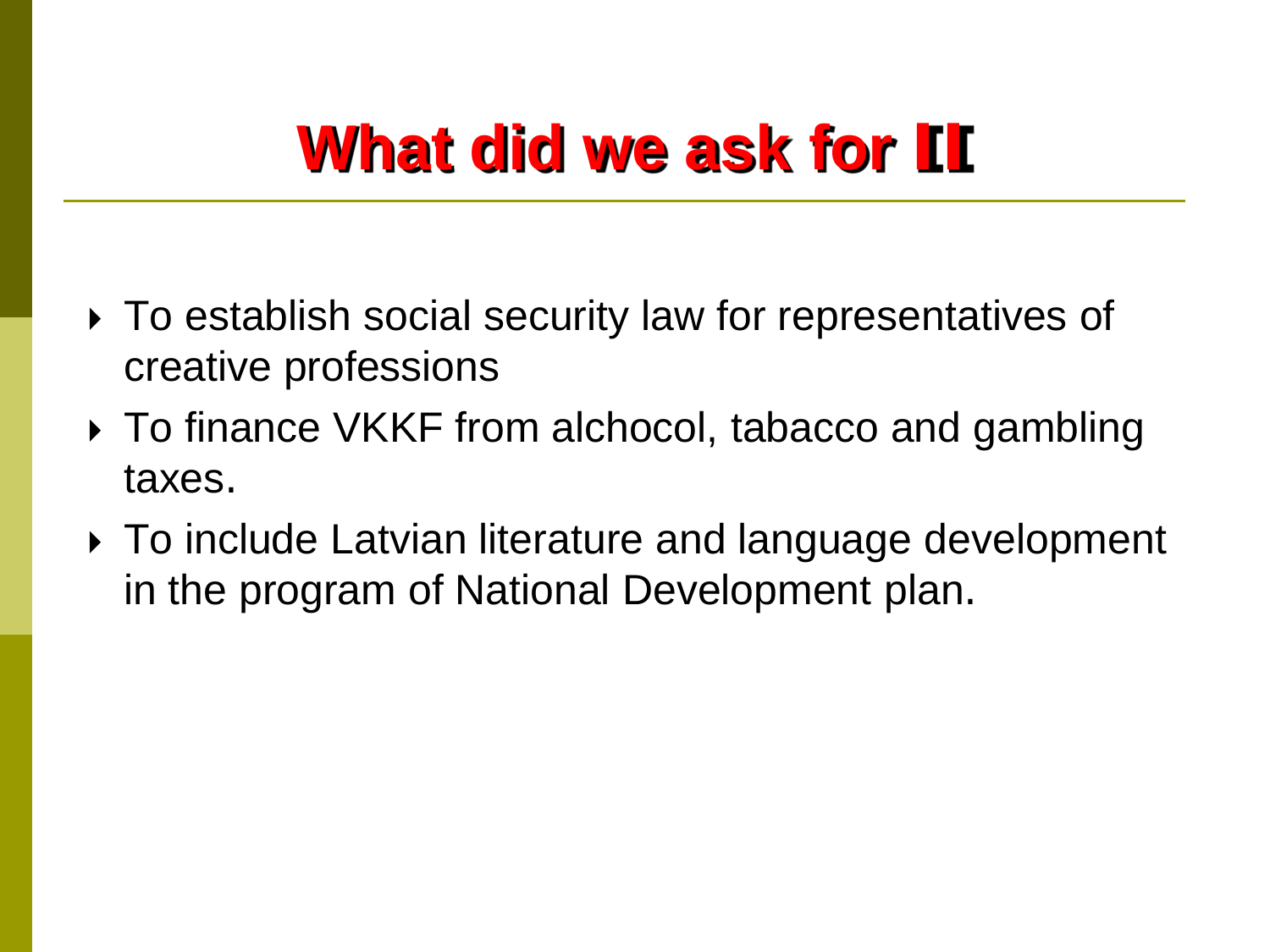### **What did we get so far?**

- Almost one half of a million LVL for literature, that was assigned through VKKF at the end of 2012
- ▶ Lots of new literary projects started
- ▶ The change of attitudes in society and among politicians
- $\triangleright$  Growth of self respect
- ▶ Group working on the Law for creative persons
- ▶ Foundation, that will support professional writers with grants. Patron of the foundation is the President of Latvia Andris Berzins